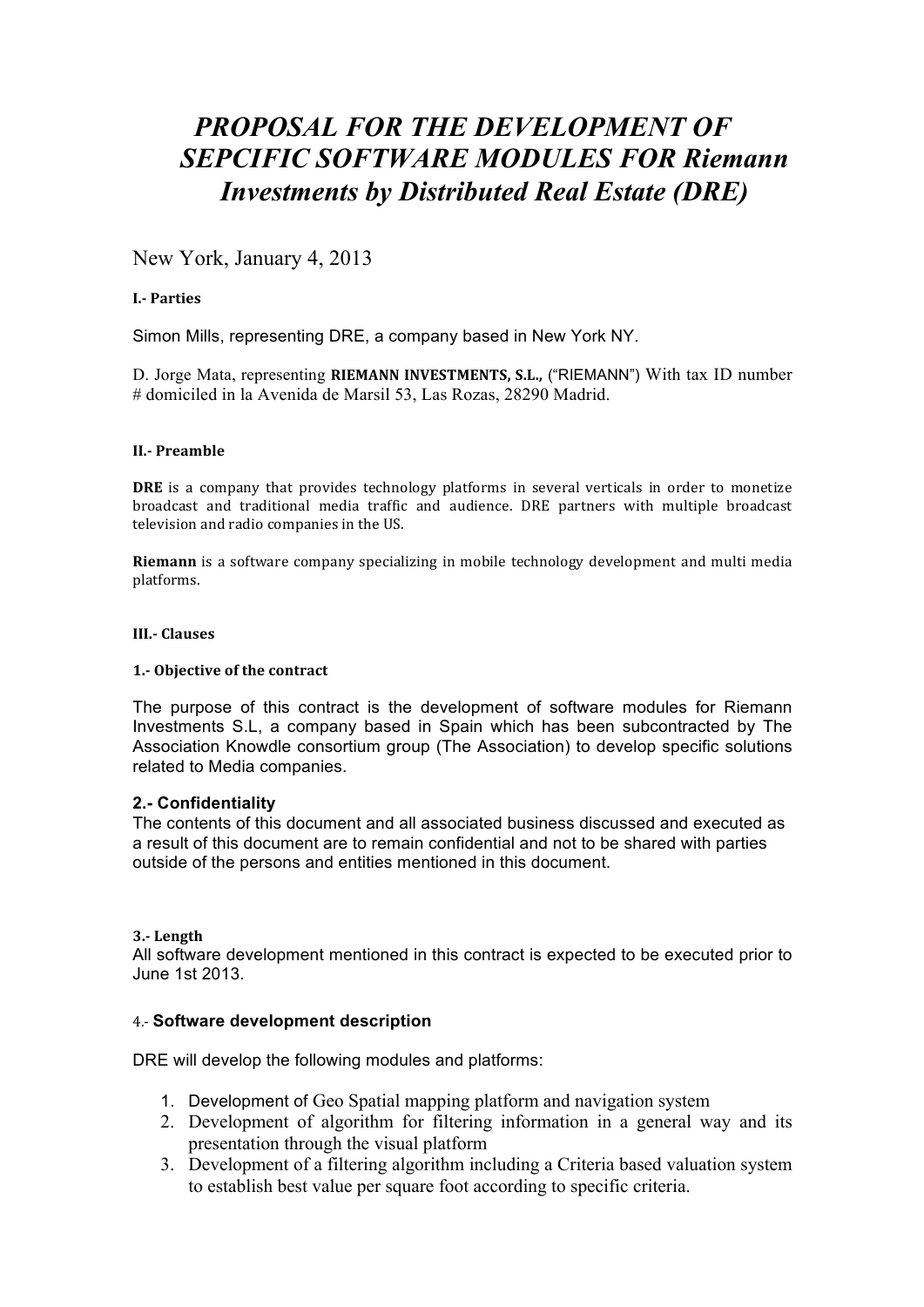- 4. Extraction of data related to real estate using smart wrappers and its inclusion inside the visual platform
- 5. Development of Integrated system to track, manage and report on all buyer acquisition, lead generation and revenue events.
- 6. Creation of pilot program in collaboration with either or all Radio One, Hollywood Tv, a News Corporation company or any other significant media entity.

## **5.- Fees**

DRE will be paid the amount of \$200,000, 40% will be paid at the signature of this agreement, another 40% before February 20th 2013 and the final 20% before March 20th 2013

## **6.- Reselling of the platform developed.**

Once all software development is finalized, DRE will distribute the platforms developed through its client base of joint venture media partners and in particular but not limited to Radio One and Hollywood TV. DRE will also attempt to execute joint ventures with additional media companies and utilize the DRE software to monetize the web traffic and audience of these joint venture partners. DRE agrees to pay Riemann an amount equal to 9% of the net revenues generated thru the usage of the platform. The total amount of payment to Riemann will never be greater than \$250,000 annually for the years 2014, 2015 and 2016.

## **8.** Title of ownership

DRE agrees that if any adverse conditions occur (Chapter 11 or other negative condition causing DRE to be non operational) that the code base known as the DRE software application will be made available to Riemann in its entirety.

As the technology is developed and updated, the code is escrowed by law firm Morris and Forrester and remains available to DRE and therefore Riemann at all times.

### **9. IURISDICTION**

Both parties agree to be bound by Jurisdiction in Madrid, Spain.

#### **10.\$ Signatures**

Both parties agree to the contract and sign it as of January 4, 2013.

|  | <b>TEMANN INVESTMENT, S.L.</b> |
|--|--------------------------------|
|--|--------------------------------|